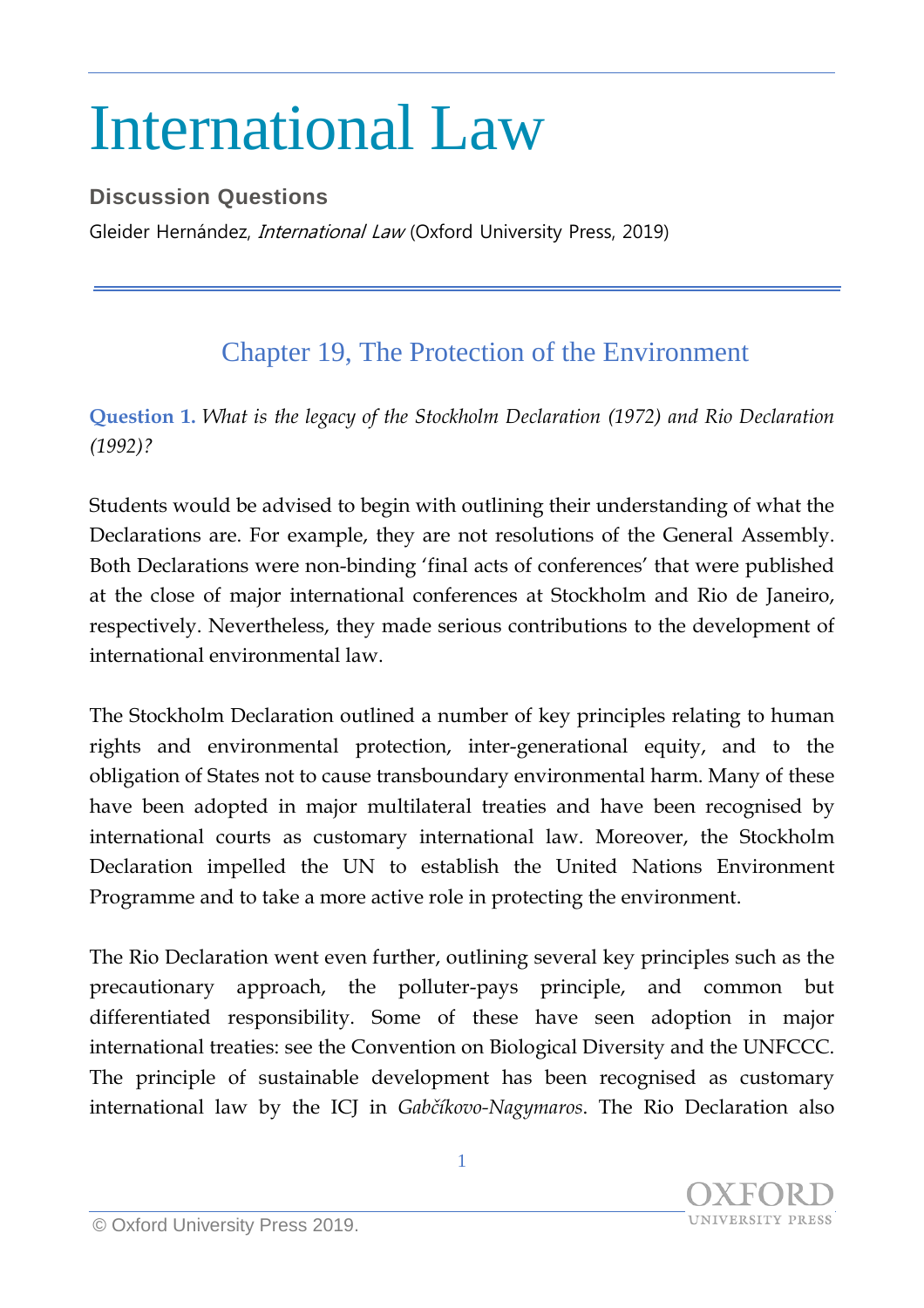guided States to conduct environmental impact assessments, now recognised as customary international law in *Pulp Mills on the River Uruguay*.

Follow-up conferences in Johannesburg and Rio de Janeiro have reaffirmed the legacy of the Stockhom and Rio 1992 Declarations, but their biggest legacy has been in attracting international attention to the protection of the environment, elucidating principles for public debate and adoption, and contributing indirectly to the development of treaties, customary international law, and potentially to general principles of law through the adoption of environmental protection legislation within States. They are emblematic of the potential and contemporary importance of 'soft law' in guiding the development of new legal rules.

**Question 2.** *What is the purpose of the Paris Agreement on Climate Change? What challenges does it face?*

There are a number of key points that need to be considered here. The first is to recall that that the Paris Agreement is not a self-standing treaty: it is an agreement, somewhat like the Kyoto Protocol, that is concluded under the UN Framework Convention on Climate Change (UNFCCC). The UNFCCC does not itself impose binding obligations: that is left to agreements concluded under its aegis. The Paris Agreement is one such agreement.

When signed in Paris in 2015, the Paris Agreement had 195 signatories (all UN member States, the European Union, and the State of Palestine); at the time the book went to press, it had 177 ratifications. The parties to the Agreement undertake a series of 'nationally-determined contributions' that are binding, unlike in many previous agreements. All States parties must therefore take action to combat climate change, unlike agreements in which there is differentiated responsibility between, for example, developed and developing States.

Compliance remains a challenge. First, the United States declared its intention to withdraw, which takes effect three years after ratification (so in 2020). Moreover, there is no mechanism to order punitive measures or effective implementation of their obligations. However, it is true that States are obliged submit to regular

**UNIVERSITY PRESS**